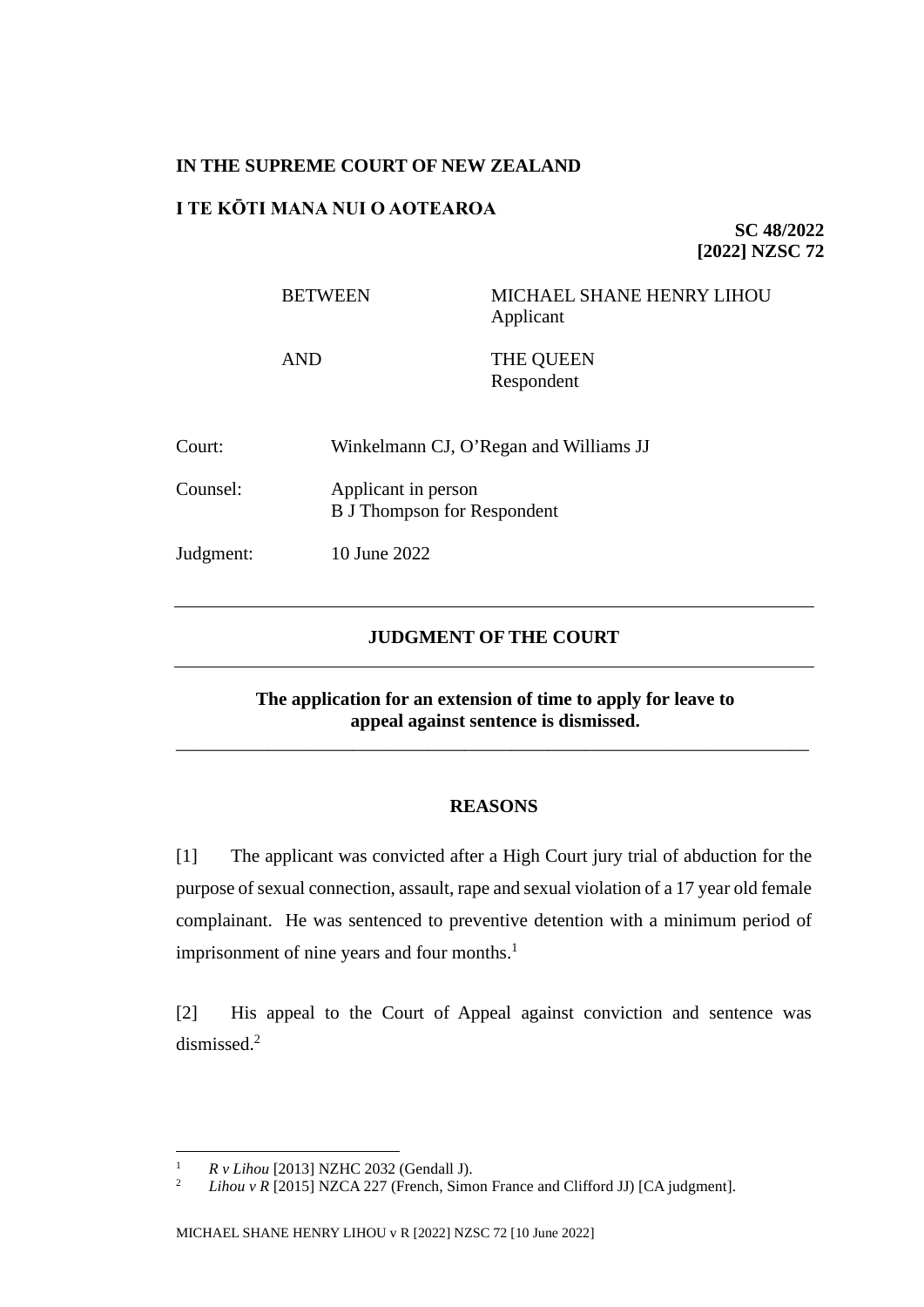[3] He applied to this Court for leave to appeal against the Court of Appeal conviction decision but that application was dismissed. $3$  He did not apply for leave to appeal against the Court of Appeal sentence decision at that time.

[4] The applicant now seeks an extension of time to apply for leave to appeal against the Court of Appeal's sentence decision and, if the extension is given, for leave. The application is opposed by the respondent.

[5] The decision of the Court of Appeal was delivered in June 2015, and the application now before this Court was received on 7 January 2022, so it is over six years out of time.

[6] In support of his application for an extension of time, the applicant filed over 150 pages of supporting material. This includes historic material relating to earlier convictions, psychiatric assessments that have been undertaken recently and the applicant's submission to the Royal Commission of Inquiry into Abuse in Care, correspondence with the Royal Commission and correspondence relating to the settlement of his claim against the Crown for the abuse he suffered while in State care. Some of this material is historic (and therefore would have been available at the time of the applicant's sentencing) but as is apparent, the material relating to the recent psychological assessments and the applicant's submission to the Royal Commission are fresh evidence.

[7] The recent psychological assessments and the applicant's submission to the Royal Commission outline the traumatic events of the applicant's childhood and teenage years and the effects that has had on his mental well-being. It is clear that the applicant's treatment in his childhood and youth was extremely traumatic and that this has affected him profoundly.

[8] The applicant wishes to pursue an appeal against the Court of Appeal decision rejecting his sentence appeal on the basis that the sentence was manifestly excessive when taking into account this material.

<sup>&</sup>lt;sup>3</sup> *Lihou v R* [2015] NZSC 161. That decision also dismissed the applicant's application for leave to appeal against a pre-trial decision of the Court of Appeal relating to propensity evidence.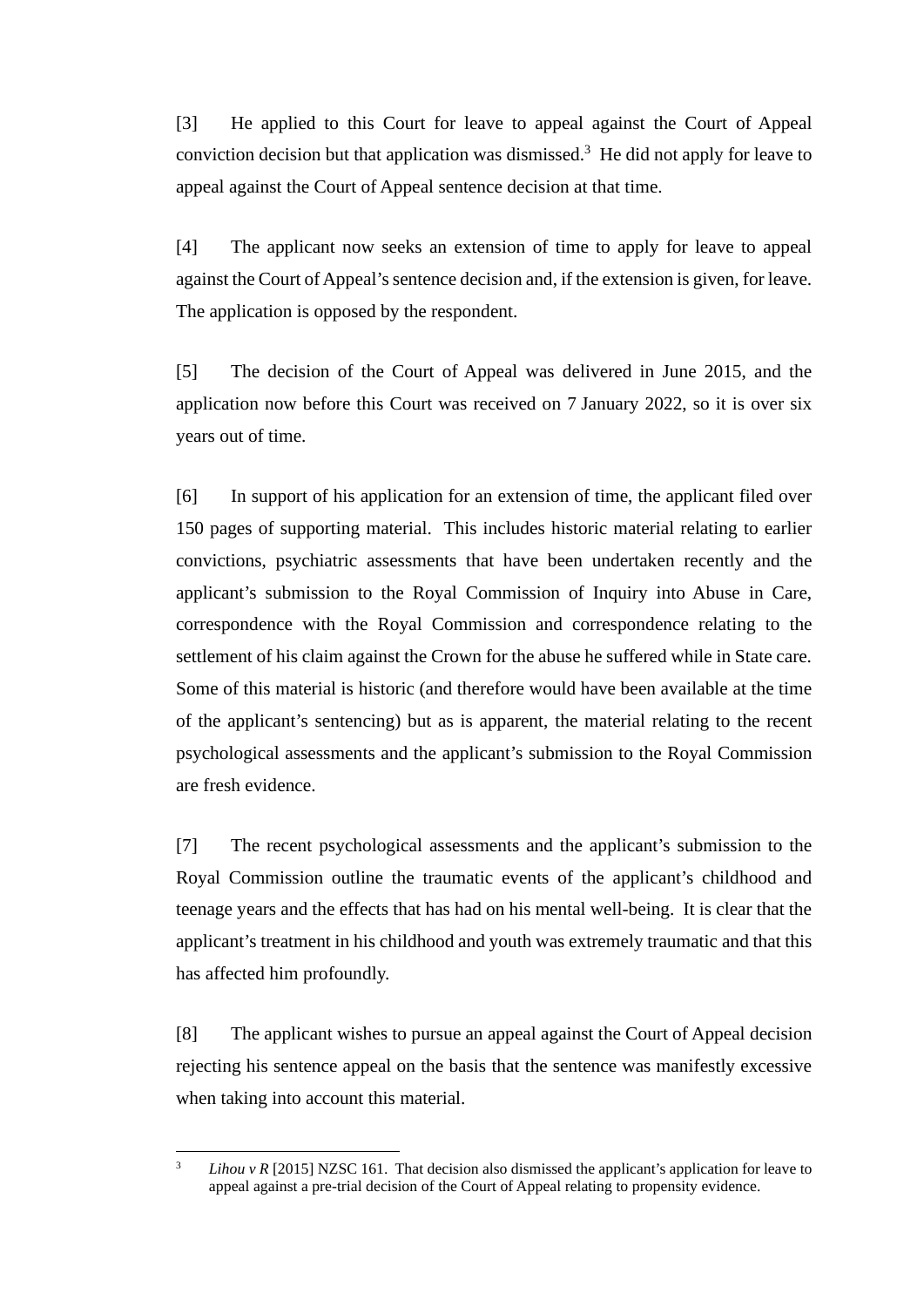[9] Both the sentencing Judge and the Court of Appeal had before them information about the applicant's traumatic upbringing and the impact this had on him. The applicant did not cooperate with the preparation of reports by a consultant psychiatrist and clinical psychologist under s 88 of the Sentencing Act 2002 for the purposes of his sentencing.

[10] The sentence appeal to the Court of Appeal was advanced on the basis that the sentencing Judge had given insufficient weight to the applicant's personal factors, but this was not accepted by the Court of Appeal which described the case for preventive detention as "clear-cut".<sup>4</sup> That was because the applicant's history of offending, including 1988 offending of a similar character to the offences for which he was being sentenced, amounted to a pattern of very serious offending, with significant consequences for the victims and the wider community. The applicant was assessed as posing a high risk of committing further serious offences. The Court of Appeal concluded that this was not a borderline case where an extended supervision order might tip the balance in favour of a finite sentence.<sup>5</sup> Nor did the Court of Appeal consider that the minimum period of imprisonment was manifestly excessive.<sup>6</sup>

[11] We have addressed the material that the applicant has filed in this Court. He does provide additional information in relation to his personal circumstances — as we have noted above, it is clear that his childhood in State care was traumatic and has affected the course his life has taken. Nevertheless we are not satisfied that the merits of the proposed appeal justify the granting of leave. The matters the applicant wishes to raise are particular to his case and do not give rise to any matter of general or public importance.<sup>7</sup> We do not consider there is any indication of a miscarriage of justice in the way the Court of Appeal assessed the appeal against sentence.<sup>8</sup> Whatever weight is given to the applicant's personal circumstances, this could not outweigh the consideration which was appropriately determinative of his sentence — the high risk that he would commit further serious offences.

<sup>&</sup>lt;sup>4</sup> CA judgment, above n [2,](#page-0-0) at [48].

 $\frac{5}{6}$  At [48].

At [50].

Senior Courts Act 2016, s 74(2)(a).

Section  $74(2)(b)$ .